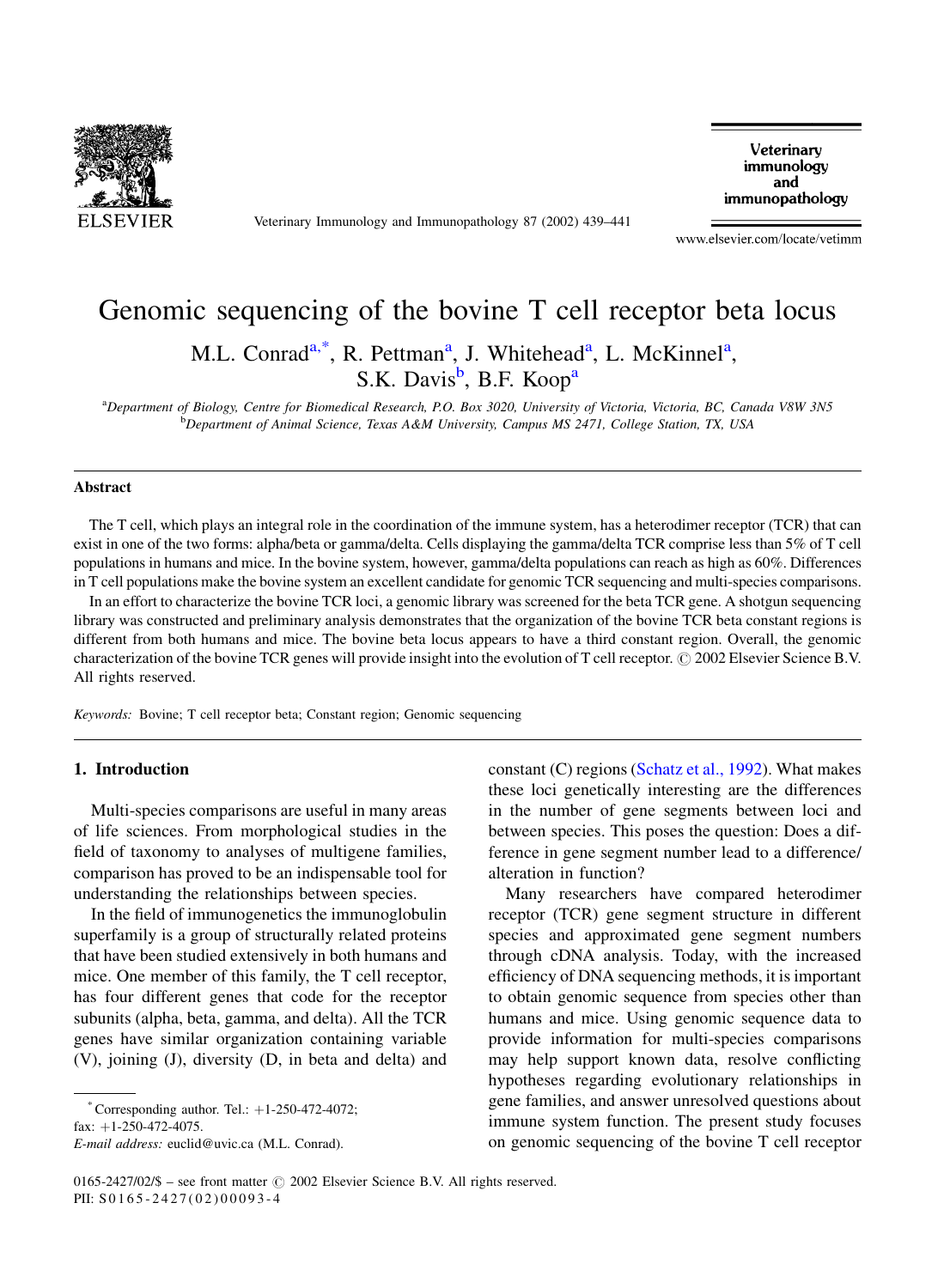loci. In this paper we will focus on an interesting new aspect of the bovine T cell receptor beta locus.

## 2. Cattle and T cell receptors

Cattle are ruminants that digest via fermentation. Inside the rumen there exists a complex ecosystem of many different types of bacteria (including fermenters), protists, and fungi. Comparatively, the ruminant digestive system is different from that of the systems of humans and mice. It has also been demonstrated that the bovine system contains elevated numbers of T cells expressing the gamma/delta receptor (Hein and Dudler, 1997).

These facts leads to a very interesting yet unanswered question: Do gamma/delta T cells have a special function in the ruminant digestive system? As a first step in answering this question a bovine genomic library (kindly provided by Scott K. Davis, Texas A&M University) was screened for bacterial artificial chromosomes (BACs) containing the alpha, beta, and gamma T cell receptor loci. Shotgun sequencing libraries were created and are presently being sequenced (Povinelli and Gibbs, 1993; Rowen and Koop, 1994).

# 3. Genomic sequencing of the bovine T cell receptor beta locus

It has previously been thought, through cDNA studies, that the bovine TCR beta locus is organized similar to the human locus (Tanaka et al., 1990). The human TCR beta locus contains a string of V (variable) gene segments followed by two tandemly repeated DJC (diversity, joining, constant) regions illustrated in Fig. 1. The genomic sequence of the bovine TCR beta has been obtained and preliminary analysis indicates the existence of a third constant region located between constant region 1 and constant region 2 ( $Fig. 2$ ).



Fig. 1. General organization of the human T cell receptor beta locus. Exact numbers of variable (V), diversity (D), and joining (J) gene segments not shown.



Fig. 2. Human vs. bovine dotplot analysis. Genomic DNA sequence from the human TCR beta constant regions (Genbank accession: U66061) plotted against new bovine genomic sequence constant regions. Dots indicate 75% similarity over a 30 bp window. This dotplot illustrates the existence of three bovine constant regions, with the new constant (constant 3) situated between constant 1 and constant 2. Note: for diagram simplicity joining (J) and diversity (D) gene segments have not been annotated.